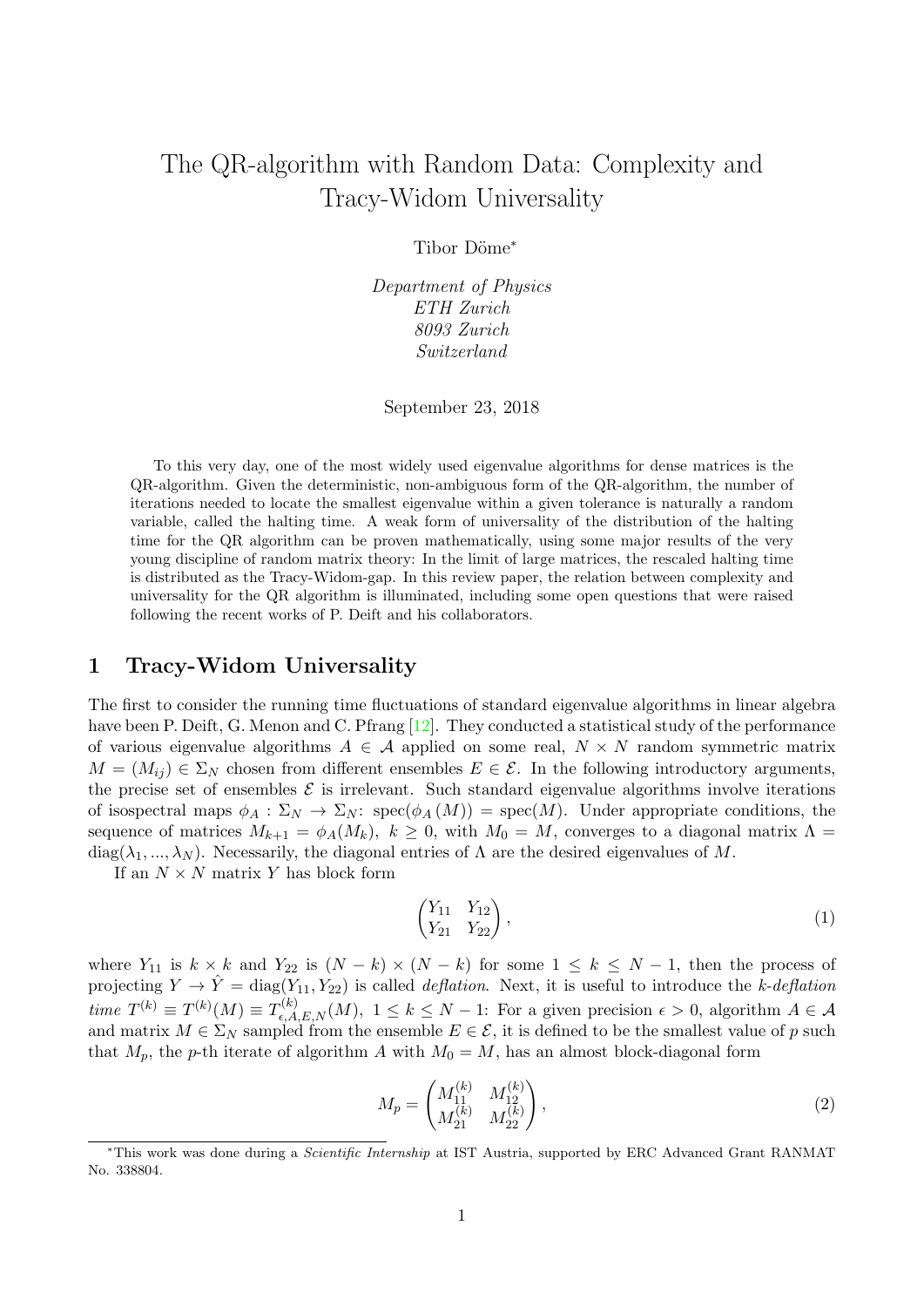with  $M_{11}^{(k)}$  of size  $k \times k$ ,  $M_{22}^{(k)}$  of size  $(N-k) \times (N-k)$  and

$$
||M_{12}^{(k)}||_F = ||M_{21}^{(k)}||_F \le \epsilon.
$$
\n(3)

Here, the norm introduced is the Frobenius-norm  $|| \cdot ||_F$ , which is defined for a  $m \times n$  matrix  $A =$  $(a_{ij})_{i\in\{1,\dots,m\}}\in\mathbb{K}^{m\times n}$  over a field of real or complex numbers as  $j \in \{1,...,n\}$ 

$$
||A||_F := \sqrt{\sum_{i=1}^m \sum_{j=1}^n |a_{ij}|^2}.
$$
 (4)

Owing to the notion of deflation, the name of the following object is intuitive:

## Definition 1.1. (The Deflation Time)

For any given precision  $\epsilon > 0$ , for any  $N \times N$  matrix M sampled from an ensemble E and any eigenvalue algorithm A, the deflation time is defined as

$$
T \equiv T(M) \equiv T_{\epsilon, A, E, N}(M) := \min_{1 \leq k \leq N-1} T_{\epsilon, A, E, N}^{(k)}(M).
$$

As soon as the algorithm reaches  $T_{\epsilon,A,E,N}^{(\hat{k})}(M) := T(M)$ , the eigenvalues of  $diag(M_{11}^{(\hat{k})}, M_{22}^{(\hat{k})})$  differ from the eigenvalues  $\{\lambda_i\}$  of M by  $\mathcal{O}(\epsilon)$ . After running the algorithm  $A \in \mathcal{A}$  to time  $T(M)$ , the matrix  $M^{(\hat{k})}$  is deflated and the process restarts by applying the same iteration procedure A separately to the smaller matrices  $M_{11}^{(\hat{k})}$  and  $M_{22}^{(\hat{k})}$  until some off-diagonal blocks are again of order  $\mathcal{O}(\epsilon)$ . Generically, at worst  $\mathcal{O}(N)$  deflations are needed to compute the eigenvalues  $\{\lambda_i\}$  of M and at best,  $\mathcal{O}(\log N)$ , using parallelization as explained in [\[12\]](#page-9-0). However, not all eigenvalues are computed to precision  $\mathcal{O}(\epsilon)$  by this procedure. In fact, the worst possible order to which any of the eigenvalues may be approximated is  $\mathcal{O}((N-1)\epsilon)$ : In the case where the deflation index is  $\tilde{k}=1$  throughout, the algorithm needs  $N-1$ steps to locate the eigenvalue  $\lambda_N$ , accumulating an error  $\mathcal{O}(\epsilon)$  in each step.

The *fluctuation* of  $T_{\epsilon, A, E, N}(M)$  with respect to T is defined by

$$
\tau_{\epsilon,A,E,N}(M) = \frac{T_{\epsilon,A,E,N}(M) - \langle T_{\epsilon,A,E,N} \rangle}{\sigma_{\epsilon,A,E,N}},
$$
\n(5)

where  $\langle T_{\epsilon,A,E,N} \rangle$  is the average of  $T_{\epsilon,A,E,N} (M)$  over the ensemble  $\mathcal E$  and  $\sigma_{\epsilon,A,E,N}^2$  is the variance. In the context of numerical experiments, the average and the variance become the sample average and the sample variance over finitely many realizations of random matrices. In [\[12\]](#page-9-0), the authors discovered the following phenomenon: For a given precision  $\epsilon$ , a given matrix size N within an appropriate scaling range and a given algorithm  $A$ , the *fluctuations* in the time to compute the eigenvalues are universal, independent of the choice of the ensemble E. Hence, up to the two components  $\langle T_{\epsilon, A, E, N} \rangle$ and  $\sigma_{\epsilon,A,E,N}$ , the statistics of the deflation time are universally prescribed. The majority of calculations in [\[12\]](#page-9-0) concerned three eigenvalue algorithms: the QR algorithm, the QR algorithm with shifts, which is used in practice, and the Toda algorithm. However, it is conjectured that this two-component universality, i.e. universality given that the sample average and the sample variance are known, emerges on some appropriate scale whenever a standard eigenvalue algorithm with random data is run on a physical system. This physical system might be the electronic machine on our desk, but also the neuroscientists' version of the human brain which runs algorithms to, for instance, classify random visual objects (see [\[2\]](#page-8-0)).

To the best of my knowledge, a rigorous proof of two-component universality does not yet exist! All existing proofs are restricted to calculating extremal eigenvalues of random matrices sampled from some given ensemble. In  $[7]$ , P. Deift and T. Trogdon proved weak universality for the Toda algorithm, emerging when computing the largest eigenvalue of real symmetric and complex Hermitian random matrices. In this context, the property of *weak* universality of an algorithm shall denote that universality arises for the distribution of the rescaled running time for finding an extremal eigenvalue (the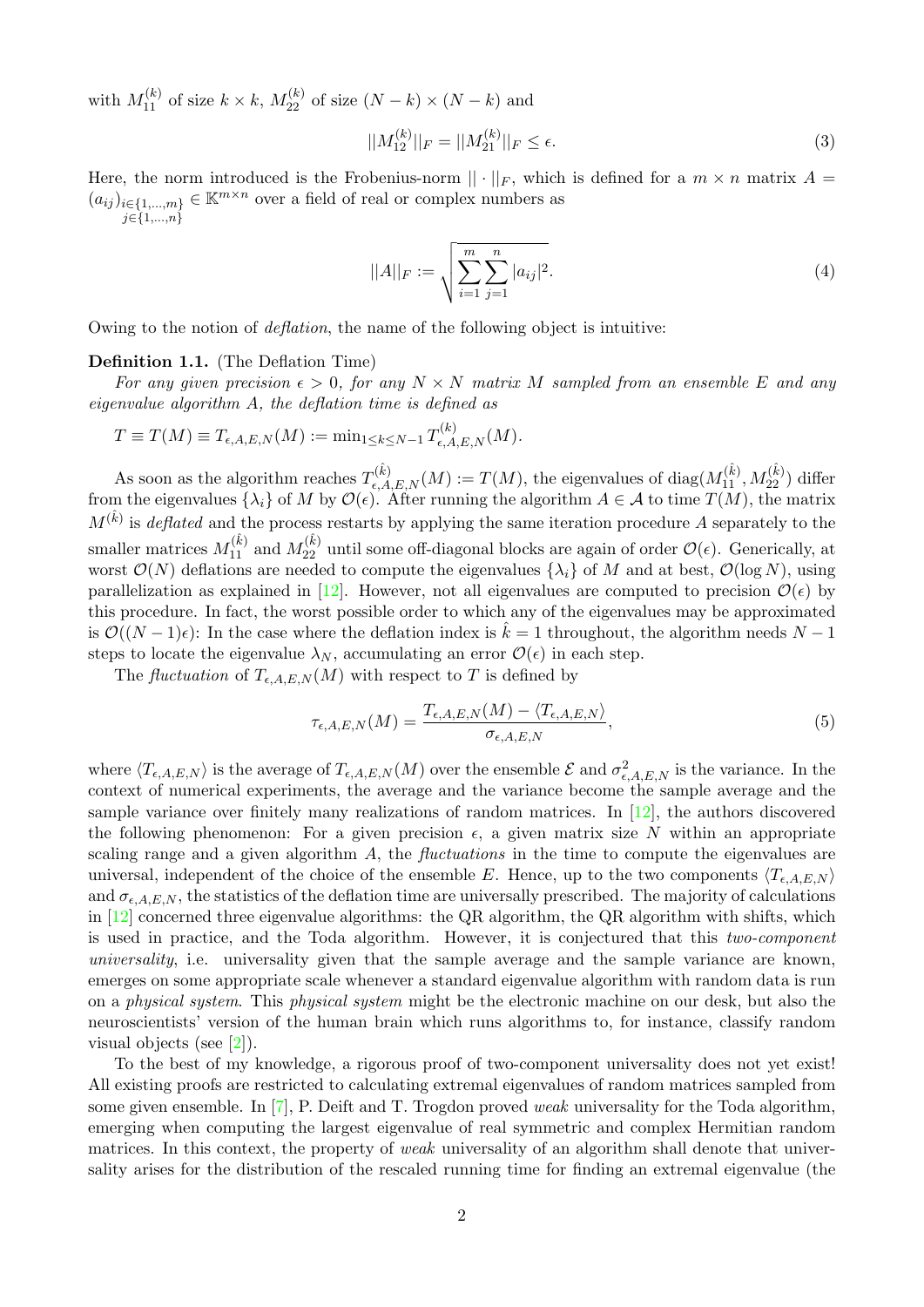smallest or the largest) of the random matrix. Correspondingly, *strong* universality corresponds to a (a priori not necessarily eigenvalue-independent) universal limiting distribution of the rescaled running time for all eigenvalues. It is important to note that an algorithm might have *strong* universality even though only the weak form has been proven.

For the QR algorithm and the QR algorithm with shifts, weak universality can be proven simultaneously since shifting does not affect universality, as shown in [\[12\]](#page-9-0). Again, this has been done by P. Deift and T. Trogdon, this time in another paper  $[6]$ . To understand their results, the non-ambiguous QR algorithm needs to be defined first, as it has been proposed independently by J. G. F. Francis and W. N. Kublanowskaja in 1961/1962 :

<span id="page-2-1"></span>Definition 1.2. (QR algorithm)

*Input: H* and  $\epsilon > 0$ Output: An approximation of the spectrum of H iteration procedure: set  $X = H$ ; while  $f(X) > \epsilon$  do set  $(Q, R) := \mathrm{QR}(X);$ set  $X = RQ$ : end while *return*  $[X_{11}, X_{22}, ..., X_{NN}]^T$ 

Here,  $f(H) \geq 0$  plays the role of a general error control function and  $QR(X)$   $(H = QR)$  denotes the QR factorization where  $Q$  is unitary and  $R$  is upper-triangular with *positive* diagonal entries. In  $[6]$ , the results about the QR algorithm to compute the smallest eigenvalue of H apply for the following set of matrices:

Definition 1.3. (Sample Covariance Matrix (SCM))

A sample covariance matrix is a real symmetric  $(\beta = 1)$  or complex Hermitian  $(\beta = 2)$  matrix  $H = \frac{1}{M}V^*V$ ,  $V = (V_{ij})_{\substack{1 \le i \le M \\ 1 \le j \le N}}$ , such that  $V_{ij}$  are independent random variables given by a probability measure  $\nu_{ij}$  with

$$
\mathbb{E}V_{ij} = 0, \quad \mathbb{E}|V_{ij}|^2 = 1. \tag{6}
$$

Next,  $\exists \nu$  (independent of N, M, i, j) such that  $|V_{ij}|$  decays sub-exponentially:

$$
\mathbb{P}(|V_{ij}| > x) \le \nu^{-1} \exp(-x^{\nu}), \ x > 1. \tag{7}
$$

For  $\beta = 2$  the condition

$$
\mathbb{E}V_{ij}^2 = 0\tag{8}
$$

must also be satisfied.

SCMs have been analyzed within the framework of random matrix theory (RMT) several decades ago. Let us assume that all SCMs have  $M \geq N$  such that  $d_N := \frac{N}{M}$  shall satisfy  $\lim_{N \to \infty} d_N =: d \in$  $(0, 1)$ . In 1967, V. A. Marcenko and L. A. Pastur proved in [\[11\]](#page-9-1) that the averaged empirical spectral measure

$$
\mu_N(z) = \mathbb{E}\frac{1}{N} \sum_{i=1}^N \delta(\lambda_i - z) \tag{9}
$$

converges to

<span id="page-2-0"></span>
$$
\rho_d(x)dx := \frac{1}{2\pi d} \sqrt{\frac{[(\lambda_+ - x)(x - \lambda_-)]_+}{x^2}} dx, \quad \lambda_\pm = (1 \pm \sqrt{d})^2. \tag{10}
$$

The equilibrium measure  $\rho_d(x)$  has the following quantiles: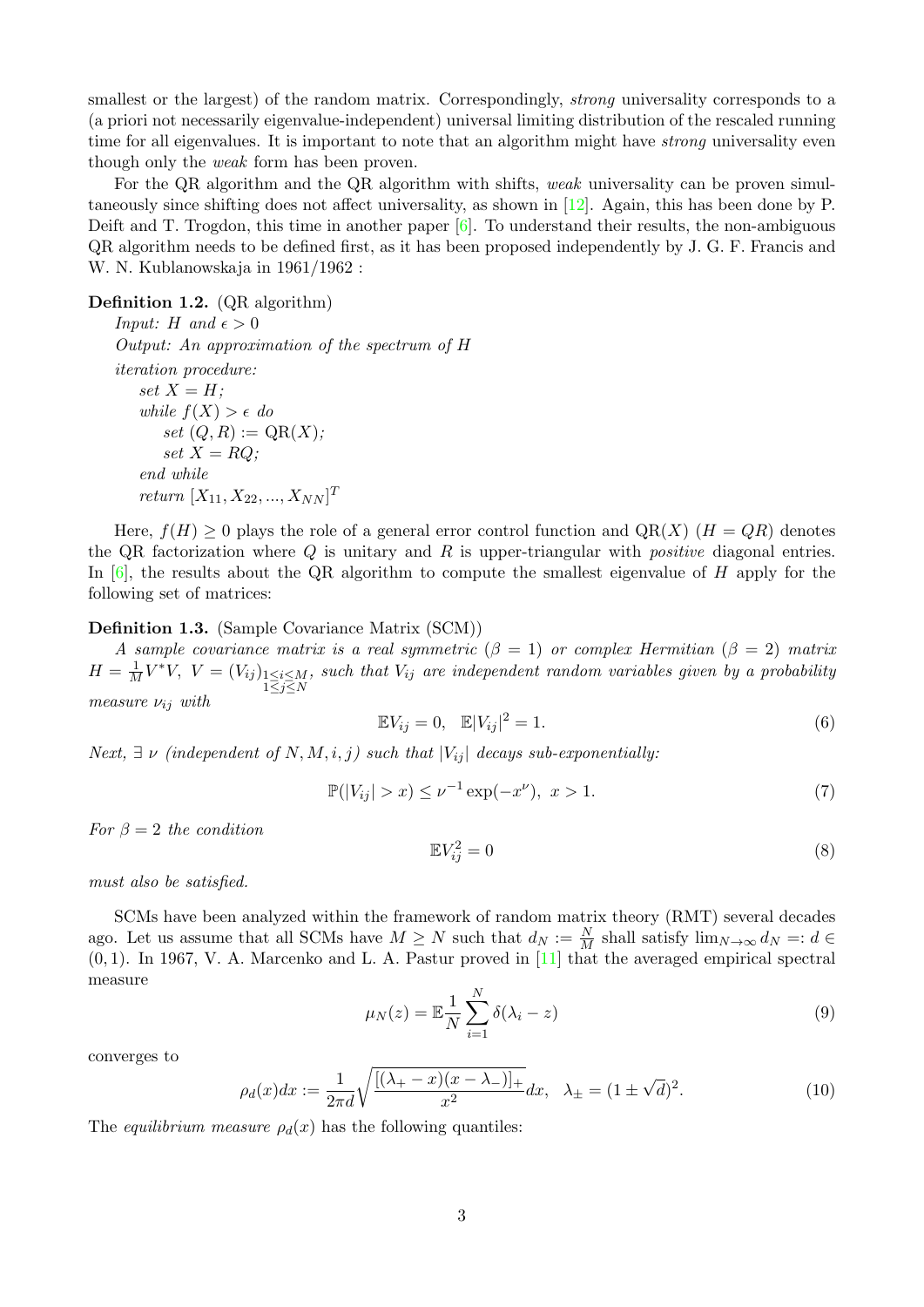Definition 1.4. (Quantiles)

The quantile  $\gamma_n$  is defined to be the smallest value of t such that

$$
\frac{n}{N} = \int_{-\infty}^{t} \rho_d(x) dx, \ n \in \{1, ..., N\}.
$$
\n(11)

However, the global law [\(10\)](#page-2-0) is only valid on the scale  $\mathcal{O}(1)$  where one detects the cumulative effect of cN eigenvalues with  $c > 0$ . In fact, the global law [\(10\)](#page-2-0) can be extended down to a mesoscopic scale where one detects  $\mathcal{O}(N^{\epsilon})$  many eigenvalues for  $\epsilon > 0$ . This leads to the concept of *local laws*. For the case of SCMs, the interested reader is referred to [\[3\]](#page-8-3). The behavior of the eigenvalues on a much smaller scale  $\mathcal{O}(\frac{1}{N})$  $\frac{1}{N}$ ), where individual eigenvalues are detected, has been a central topic in RMT for several years and it turned out that

<span id="page-3-0"></span>
$$
N^{2/3}\lambda_{-}^{-2/3}d^{1/2}(\lambda_i - \lambda_{-}) \xrightarrow{N \to \infty} \Lambda_{i,\beta}, \ i \in \{1, 2, 3\},\tag{12}
$$

with  $\Lambda_{i,\beta}$  being the smallest three eigenvalues of the stochastic Airy operator. The definition of the stochastic Airy operator and a modern proof of the above theorem [\(12\)](#page-3-0) can be found in [\[13\]](#page-9-2). Using these results and many more, P. Deift and T. Trogdon proved the following form of weak universality for the QR algorithm in [\[6\]](#page-8-2):

Theorem 1.1. (Weak Universality for the QR algorithm on SCMs)

Let H be a real  $(\beta = 1)$  or complex  $(\beta = 2)$  N × N sample covariance matrix. Assuming  $\epsilon$  satisfies

$$
\frac{\alpha}{2} := \frac{\log \epsilon^{-1}}{\log N} \ge \frac{5}{3} + \frac{\sigma}{2} \tag{13}
$$

 $for~0<\sigma<\frac{1}{3}$  fixed, then for  $t\in\mathbb{R}$ , the  $(N-1)$ -deflation time  $T_{\epsilon,QR,SCM,N}^{(N-1)}$  fulfills

<span id="page-3-1"></span>
$$
F_{\beta}^{gap}(t) := \lim_{N \to \infty} \mathbb{P}\left(\frac{1}{\Lambda_{2,\beta} - \Lambda_{1,\beta}} \le t\right) = \lim_{N \to \infty} \mathbb{P}\left(\frac{T_{\epsilon,QR,SCM,N}^{(N-1)}}{\lambda_{-}^{1/3} d^{1/2} N^{2/3} (\log \epsilon^{-1} - (2/3) \log N)} \le t\right) \tag{14}
$$

#### 1.1 Remarks on Theorem [1.1](#page-3-1)

In simple terms, Theorem [1.1](#page-3-1) states that after appropriate (and natural) rescalings, the  $(N-1)$ deflation time  $T_{\epsilon,QR,SCM,N}^{(N-1)}$  has the asymptotics

<span id="page-3-2"></span>
$$
T_{\epsilon, QR, SCM, N}^{(N-1)} \sim N^{2/3} \log(N) \frac{1}{\xi},\tag{15}
$$

where  $\xi = \xi_{\beta}$  is the random variable distributed as the Tracy-Widom-gap (TW-gap).

The  $(N-1)$ -deflation time is the central object of Theorem [1.1.](#page-3-1) It is interpreted as the running time of the QR algorithm to locate, up to precision  $\epsilon$ , the eigenvalue  $\lambda_N$  in the matrix diag( $\lambda_1, ..., \lambda_N$ ) to which the iterates of the  $N \times N$  SCM H converge. The reason why, for the QR algorithm, it delivers the smallest eigenvalue of the matrix  $H$  is that the QR algorithm orders the set of eigenvalues in the iterates  $X_k \xrightarrow{N \to \infty} \Lambda = \text{diag}(\lambda_1, ..., \lambda_N)$ ,  $X_0 = H$ , in decreasing order. In other words, the non-negative  $\{\lambda_i\}$  (recall that H is positive semidefinite) obey  $\lambda_1 \geq \ldots \geq \lambda_N \geq 0$ . This can be easily proven by reverting to the famous power iteration method that is used to find the largest eigenvalue of H and can be found in  $[10]$ . In fact, the QR algorithm is a power iteration method in disguise! Universality for the power method has also been worked out in  $[6]$ , leading to a TW-gap distribution as well. The same analytical form of the limiting distribution of the running time fluctuations for both the QR algorithm and the power method is thus nothing but expected.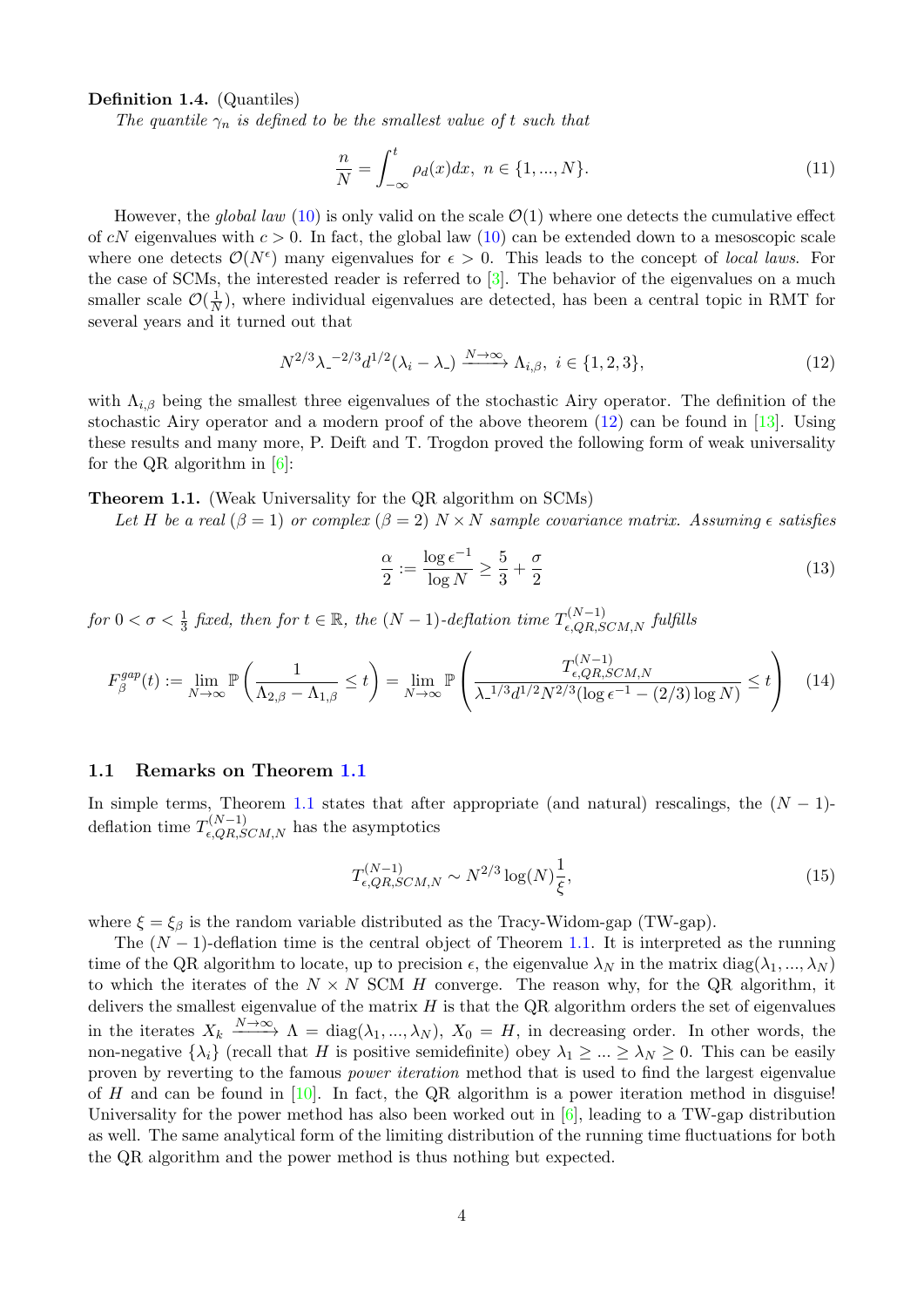Fortunately, one can roughly predict the running time for the power method and hence, via the above argument, also for the QR algorithm: Let us assume that  $A \in \mathbb{C}^{N \times N}$  is a complex matrix which is, for simplicity, diagonalizable, having eigenvectors  $\vec{u}_i \in \mathbb{C}^N$ ,  $i \in \{1, ..., N\}$ . Without loss of generality all eigenvalues shall be simple. Next, the normalized starting vector  $\vec{v}_0 \in \mathbb{C}^N$  should have a non-zero projection onto the space spanned by the eigenvector  $\vec{u_1}$  corresponding to the largest eigenvalue  $\lambda_1$ , where  $\lambda_1 \geq \lambda_2 ... \geq \lambda_N$ , i.e.  $\langle \vec{v}_0, \vec{u}_1 \rangle \neq 0$ . The interesting sequence  $\vec{v}_k = A^k \vec{v}_0, k \in \mathbb{N}_0$ , is defined via powers of A and it fulfills

$$
\langle \vec{v}_0, A^n \vec{v}_0 \rangle = \sum_{i=1}^N \lambda_i^n |\langle \vec{v}_0, \vec{u}_1 \rangle|^2 = \lambda_1^n \left( |\langle \vec{v}_0, \vec{u}_1 \rangle|^2 + \sum_{i=2}^N \left( \frac{\lambda_i}{\lambda_1} \right)^n |\langle \vec{v}_0, \vec{u}_i \rangle|^2 \right).
$$
 (16)

The second term can only be neglected iff  $(N-1)\left(\frac{\lambda_i}{\lambda_i}\right)$  $\lambda_1$  $n^{\prime} \ll 1$ , which necessarily leads to

<span id="page-4-0"></span>
$$
N\left(\frac{\lambda_2}{\lambda_1}\right)^n \ll 1 \iff n \gg \frac{\log N}{\log \lambda_1 - \log \lambda_2}.\tag{17}
$$

Of course, the rough estimate [\(17\)](#page-4-0) cannot predict the emergence of a TW-gap distributed random variable  $\xi$  as in [\(15\)](#page-3-2), but the large N behavior of the running time is evident.

The idea of the proof given in  $[6]$  will be the focus of the next section. In a non-formal way, I also try to highlight some details that have been swept under the carpet in [\[6\]](#page-8-2).

# 2 Proof Idea of Theorem [1.1](#page-3-1)

First of all, the QR algorithm in its general form is ambiguous since the QR decomposition  $QR(X)$ on which it is based is also ambiguous. To circumvent this, one needs to impose that the uppertriangular matrix  $R$  has positive diagonal entries, as has been done in Definition [1.2.](#page-2-1) This way, the QR factorization, which always exists, is unique. In particular, this property is used when developing an interpolated version of the QR algorithm. The latter procedure is conjectured to be the crucial step when proving universality for eigenvalue algorithms that are iterative and thus discrete in nature. In [\[8\]](#page-8-4), the same two authors as above have even granted this conjecture a name, though, to the best of my knowledge, it has never been proven: the stroboscope theorem. For SCMs H in the case of the QR algorithm, one can find an interpolation of the iterates  $X_n$ ,  $n \in \mathbb{N}_0$ , by letting  $H^t$  denote the t-th power of H,  $t \geq 0$ . One then defines  $Q(t)$ ,  $R(t)$  and  $X(t)$  via

$$
(Q(t), R(t)) := QR(Ht),
$$
  
\n
$$
Ht = Q(t)R(t),
$$
  
\n
$$
X(t) := Q^*(t)HQ(t).
$$
\n(18)

The interpolation character becomes evident in the following

**Lemma 2.1.** (stroboscope theorem for the QR algorithm)  $\forall n \in \mathbb{N}_0$ ,  $X(n) = X_n$ .

Of course, the 0-th iterate is  $X(0) = X_0 = H$ . The above lemma can be proven in a straightforward way using the uniqueness of the QR factorization. It is important to note that  $Q(t)$  and  $R(t)$ are infinitely differentiable matrix-valued functions of t. The subsequent proof idea of Theorem [1.1](#page-3-1) specifically uses the differentiability of  $X(t)$ .

The best choice for the error function  $f$  in Definition [1.2](#page-2-1) is

$$
f(X) = f(X(t)) = \sqrt{\sum_{n=1}^{N-1} |X_{Nn}(t)|^2}.
$$
\n(19)

Instead of estimating the true error  $\lambda_N - X_{NN}$  in computing  $\lambda_N$ , one uses

$$
E_{QR}(t) := f^2(X(t))\tag{20}
$$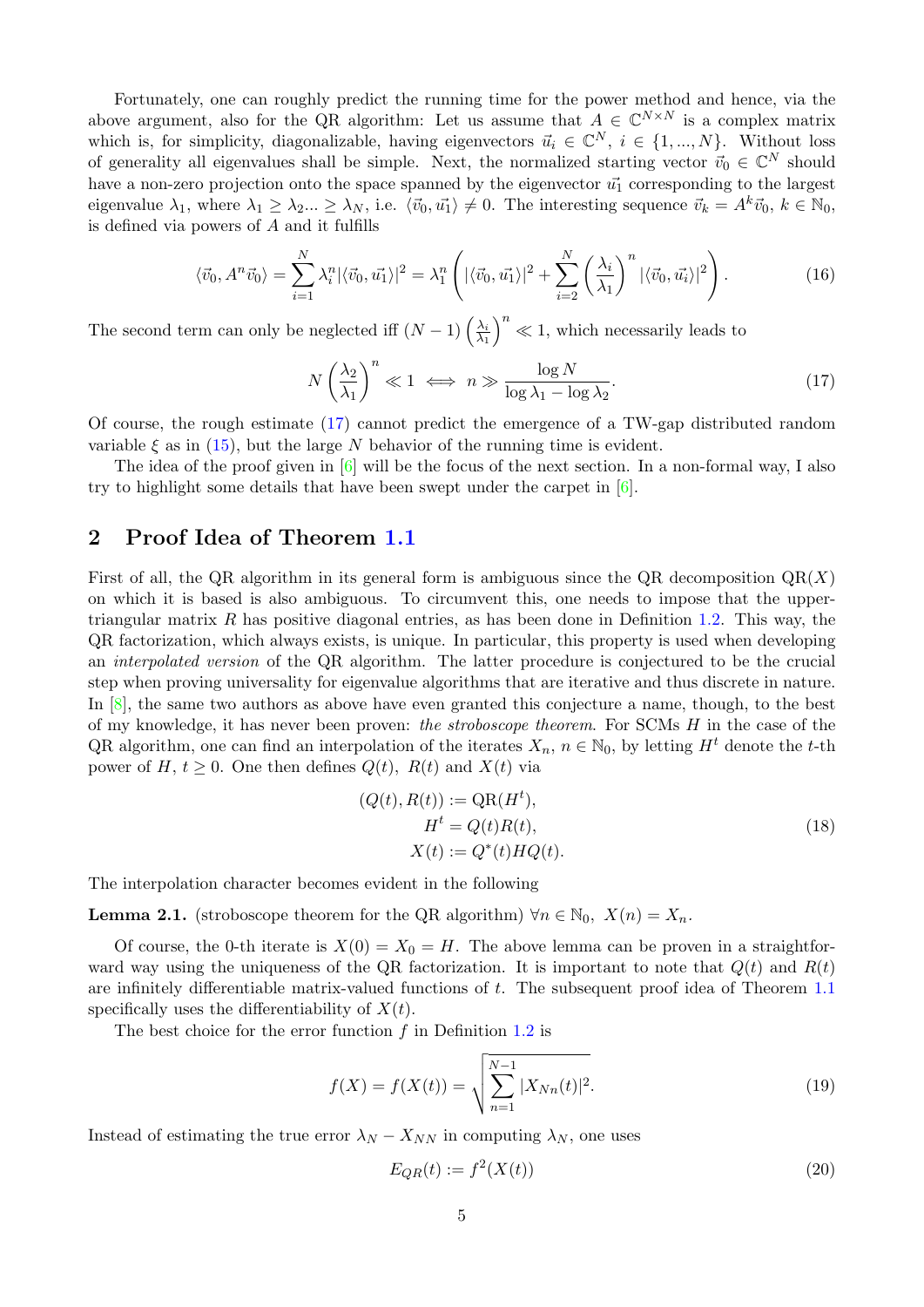to determine a convergence criterion since it is easily observable: Indeed, if  $E_{QR}(t) < \epsilon^2$ , then  $|X_{NN}(t) - \lambda_i| < \epsilon$  for some eigenvalue  $\lambda_i$  of  $X(0)$ . This follows from performing a perturbation of the matrix containing 0-s in the last row and last column except for an  $X_{NN}$  in the N, N-entry. In the limit  $N \to \infty$ ,  $\mathbb{P}(\lambda_j = \lambda_N) = 1$ . The latter is not a trivial fact: The difference between the smallest two eigenvalues is known to fulfill  $\mathbb{P}((\lambda_{N-1}-\lambda_N)\ll N^{-2/3})=o(1)$ . Hence for  $\epsilon\ll N^{-2/3}$ , with high probability there can only exist one eigenvalue in an  $\epsilon$ -neighborhood of  $X_{NN}(t)$ , which has to be the smallest one  $\lambda_N$ .

One then defines the *halting time*  $T_{QR,\epsilon}$  for the QR algorithm to be the interpolated version of the  $(N-1)$ -deflation time:

**Definition 2.1.** (The halting time)  $T_{QR,\epsilon} \equiv T_{QR,\epsilon}(H) := \inf\{t : E_{QR}(t) \leq \epsilon^2\}.$ 

Here, one does not assume that  $t$  is an integer. The last step of the proof will consist of showing (though it is not done in [\[6\]](#page-8-2)) that the "true" halting time  $T_{QR,\epsilon} = T_{\epsilon,QR,SCM,N}^{(N-1)}$  has the same limiting distribution as  $T_{QR,\epsilon}$ .

Now, it is useful to introduce conditions on the SCM  $H$  that simplify the analysis: Given a SCM H, let v be a random (or deterministic) unit vector independent of H. Define  $\mu_n = |\langle v, u_n \rangle|, n \in$  $\{1, ..., N\}$ , where  $u_n$  is the *n*-th eigenvector of H.

**Condition 2.1.** For any fixed  $0 < s < \frac{\sigma}{40}$ ,

- 1) Quantum Unique Ergodicity (QUE):  $\mu_n \leq N^{-1/2+s/2} \ \forall \ n$ ,
- 2) Quantum Unique Ergodicity (QUE):  $N^{-1/2-s/2} \leq \mu_n$  for  $n \in \{1, 2, N-1, N\}$ ,
- 3) Right Edge Behavior:  $N^{-2/3-s/2} \leq \lambda_N \lambda_{n-1} \leq N^{-2/3+s/2}$  for  $n \in \{N-1, N\},$
- 4) Left Edge Behavior:  $N^{-2/3-s/2} \leq \lambda_n \lambda_1 \leq N^{-2/3+s/2}$  for  $n \in \{2,3\}$ , and
- <span id="page-5-0"></span>5) Rigidity:  $|\lambda_n - \gamma_n| \le N^{-2/3 + s/2} (\min\{n, N - n + 1\})^{-1/3} \ \forall \ n$ .

Let  $\mathcal{R}_{N,s}$  denote the set of SCMs H that satisfy these conditions.

These conditions are not arbitrary at all. It has been precisely the achievement of random matrix theorists in the last few decades to show that the following holds:

## Theorem 2.1.

<span id="page-5-1"></span>
$$
\lim_{N \to \infty} \mathbb{P}(\mathcal{R}_{N,s}) = 1. \tag{21}
$$

The key point that is exploited in the proof is the connection between the  $(N-1)$ -deflation time and RMT: If the finite-sized  $N \times N$  random SCM H of interest lies in the set  $\mathcal{R}_{N,s}$  described by Condition [2.1,](#page-5-0) then its random eigenvalues and eigenvectors, which are related to the halting time, can be analyzed using RMT even without sending  $N \to \infty$ . A significant part of the proof in [\[6\]](#page-8-2) requires expressions that are explicit in N. Only towards the end will indeed  $N \to \infty$  and Theorem [2.1](#page-5-1) be put to use.

Using the notation

$$
\delta_n := \frac{\lambda_1^2}{\lambda_n^2}, \ \Delta_n := \lambda_n - \lambda_1, \ \beta_n = |U_{Nn}(0)|, \ X(t) =: U(t)\Lambda U^*(t), \ \Lambda := \text{diag}(\lambda_1, ..., \lambda_N), \ \nu_n := \frac{\beta_n^2}{\beta_1^2} \tag{22}
$$

for  $n \in \{1, ..., N\}$ , the main steps of the proof can be formulated as follows:

1) Lemma 2.2. (estimate on  $T_{QR,\epsilon}$ )

Given Condition [2.1](#page-5-0), N large:  $(\alpha - \frac{4}{3} - 5s) \frac{\log N}{\log \delta_0^{-1}}$  $\frac{\log N}{\log \delta_2^{-1}} \leq T_{QR,\epsilon} \leq (\alpha - \frac{4}{3} - 5s) \frac{\log N}{\log \delta_2^{-1}}$  $\log \delta_2^{-1}$ 

Proof Idea: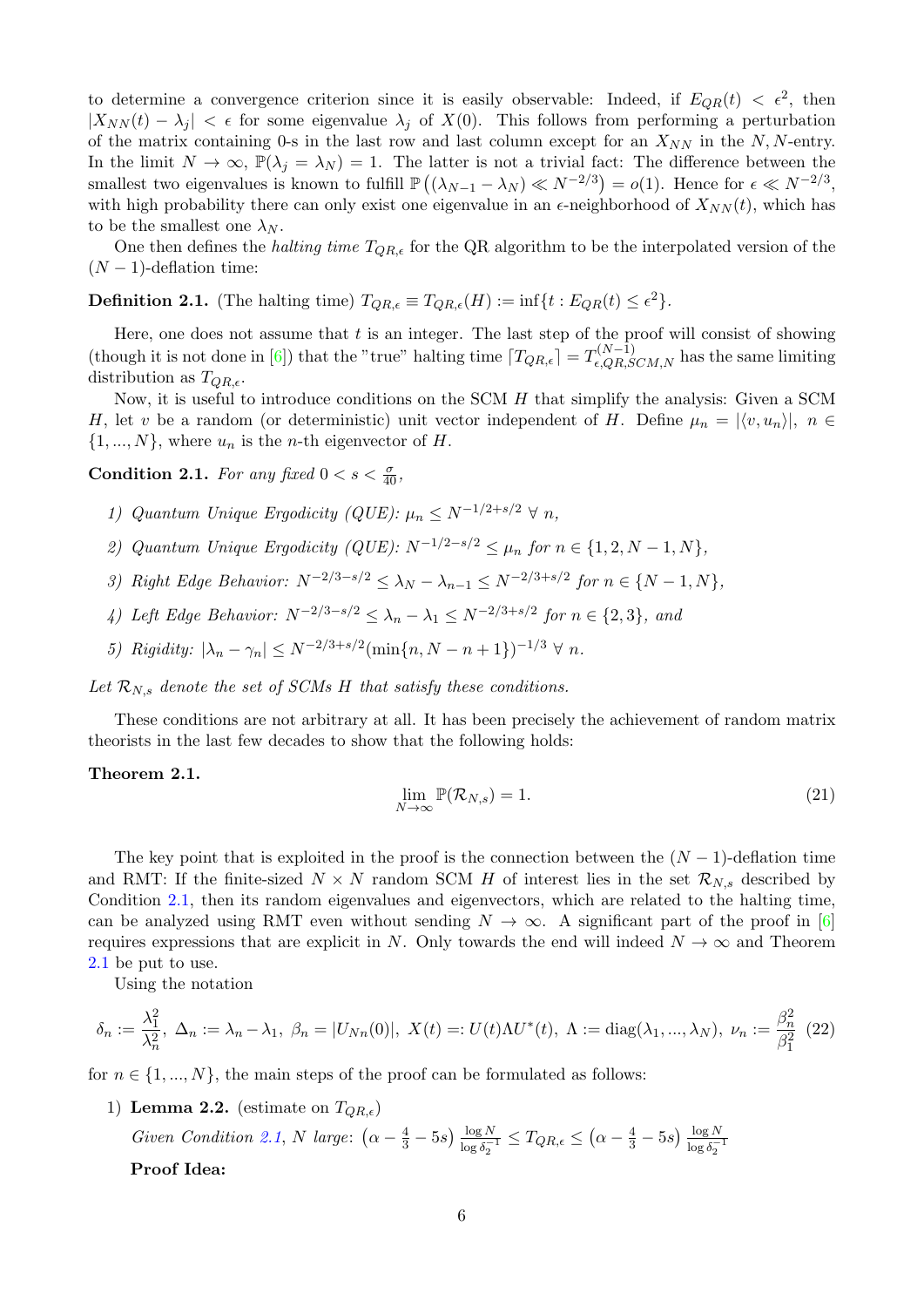- (a) rigidity
- (b) relevant edge scale:  $N^{-2/3}$
- (c)  $\sqrt{\cot^2 \rho_d(x)}$  at both edges (see Eq. [\(10\)](#page-2-0))
- 2) Lemma 2.3. (lower bound on  $-E'_{QR}(t)$ )

Given Condition [2.1](#page-5-0),  $t \in L_\alpha := \left[ \left( \alpha - \frac{4}{3} - 5s \right) \frac{\log N}{\log \delta_\alpha} \right]$  $\frac{\log N}{\log \delta_2^{-1}}, (\alpha - \frac{4}{3} - 5s) \frac{\log N}{\log \delta_2^{-1}}$  $\log \delta_2^{-1}$  $\bigg\}, N$  large, and  $C > 0$ :  $-E'_{QR}(t) \geq CN^{-12s-\alpha-2/3}$ 

## Proof Idea:

- (a) rigidity
- (b) relevant edge scale:  $N^{-2/3}$
- (c)  $\sqrt{\text{decay of } \rho_d(x)}$  at both edges (see Eq. [\(10\)](#page-2-0))
- (d) differentiability of  $X(t)$
- 3) Lemma 2.4. (estimate on  $T^*_{QR,\epsilon}$ )

Given Condition [2.1](#page-5-0), N large and  $T^*_{QR,\epsilon}$  defined by  $\Delta_2^2 \delta_2^{T^*_{QR,\epsilon}} \nu_2 := \epsilon^2$ :  $\left(\alpha - \frac{4}{3} - 4s\right) \frac{\log N}{\log \delta_0}$  $\frac{\log N}{\log \delta_2^{-1}} \leq T^*_{QR,\epsilon} \leq (\alpha - \frac{4}{3} + 4s) \frac{\log N}{\log \delta_2^{-1}}$  $\frac{\log N}{\log \delta_2^{-1}}, i.e. T^*_{QR,\epsilon} \in L_\alpha$ Proof Idea: steps 1.) and 2.)

4) Lemma 2.5.  $(T^*_{QR,\epsilon}$  is close to  $T_{QR,\epsilon})$ 

 $N^{-2/3} | T^*_{QR,\epsilon} - T_{QR,\epsilon} | \xrightarrow{\text{in prob.}} 0$ **Proof Idea:** steps 1., 2.) and 3.

5) Lemma 2.6.  $(T^*_{QR,\epsilon}$  converges in distribution)

$$
\left|\frac{T_{QR,\epsilon}^*}{N^{2/3}\log N}-\frac{\alpha-\frac{4}{3}}{N^{2/3}\log\delta_2^{-1}}\right|\xrightarrow{\text{in prob.}} 0\ ,\ i.e.\ \lim_{N\to\infty}\mathbb{P}\left(\frac{T_{QR,\epsilon}^*}{(\alpha/2-2/3)\lambda_-^{1/3}d^{1/2}N^{2/3}\log N}\leq t\right)=F_{\beta}^{\text{gap}}(t)
$$
   
Proof **Idea:**

- (a) Eq. [\(12\)](#page-3-0)
- (b) if  $X_N \xrightarrow{\text{in distr.}} X$  and  $|X_N Y_N| \xrightarrow{\text{in prob.}}$ , then  $Y_N \xrightarrow{\text{in distr.}} X$ ; here:  $X_N = \frac{(\alpha 4/3) \log N}{\log \beta 1}$  $\frac{\log \delta_2^{-1}}{\log \delta_2^{-1}}$  and  $Y_N = T^*_{QR,\epsilon}$
- (c) continuity of  $F_g^{\text{gap}}$  $\beta^{\rm gap}(t)$
- (d) Theorem [2.1](#page-5-1)
- 6) Lemma 2.7.  $(T_{QR,\epsilon}$  converges in distribution)

$$
\lim_{N \to \infty} \mathbb{P}\left(\frac{T_{QR,\epsilon}}{\lambda_{\epsilon}^{1/3} d^{1/2} N^{2/3} (\alpha/2 - 2/3) \log N} \le t\right) = F_{\beta}^{\text{gap}}(t)
$$
  
**Proof Idea:**

(a) if  $X_N \xrightarrow{\text{in distr.}} X$  and  $|X_N - Y_N| \xrightarrow{\text{in prob.}}$ , then  $Y_N \xrightarrow{\text{in distr.}} X$ ; here:  $X_N = T_{QR,\epsilon}^*$  and  $Y_N = T_{OR,\epsilon}$ 

(b) step 4.)

7) **Theorem 1.1.**  $(T_{\epsilon,QR,SCM,N}^{(N-1)}$  converges in distribution)  $\lim_{N\to\infty} \mathbb{P}\left( \frac{T_{\epsilon,QR,SCM,N}^{(N-1)}}{\lambda_-^{1/3}d^{1/2}N^{2/3}(\log\epsilon^{-1}-2/3\log N)} \leq t \right) = F_\beta^{\mathrm{gap}}$  $\beta^{\rm gap}(t)$ 

**Last Step:** Since  $\text{Var}[T_{QR,\epsilon}]$  diverges,  $T_{QR,\epsilon} = T_{\epsilon,QR,SCM,N}^{(N-1)}$  has a limiting distribution and it is necessarily the same as that of  $T_{QR,\epsilon}$ .

The above steps are straightforward, for details see [\[6\]](#page-8-2).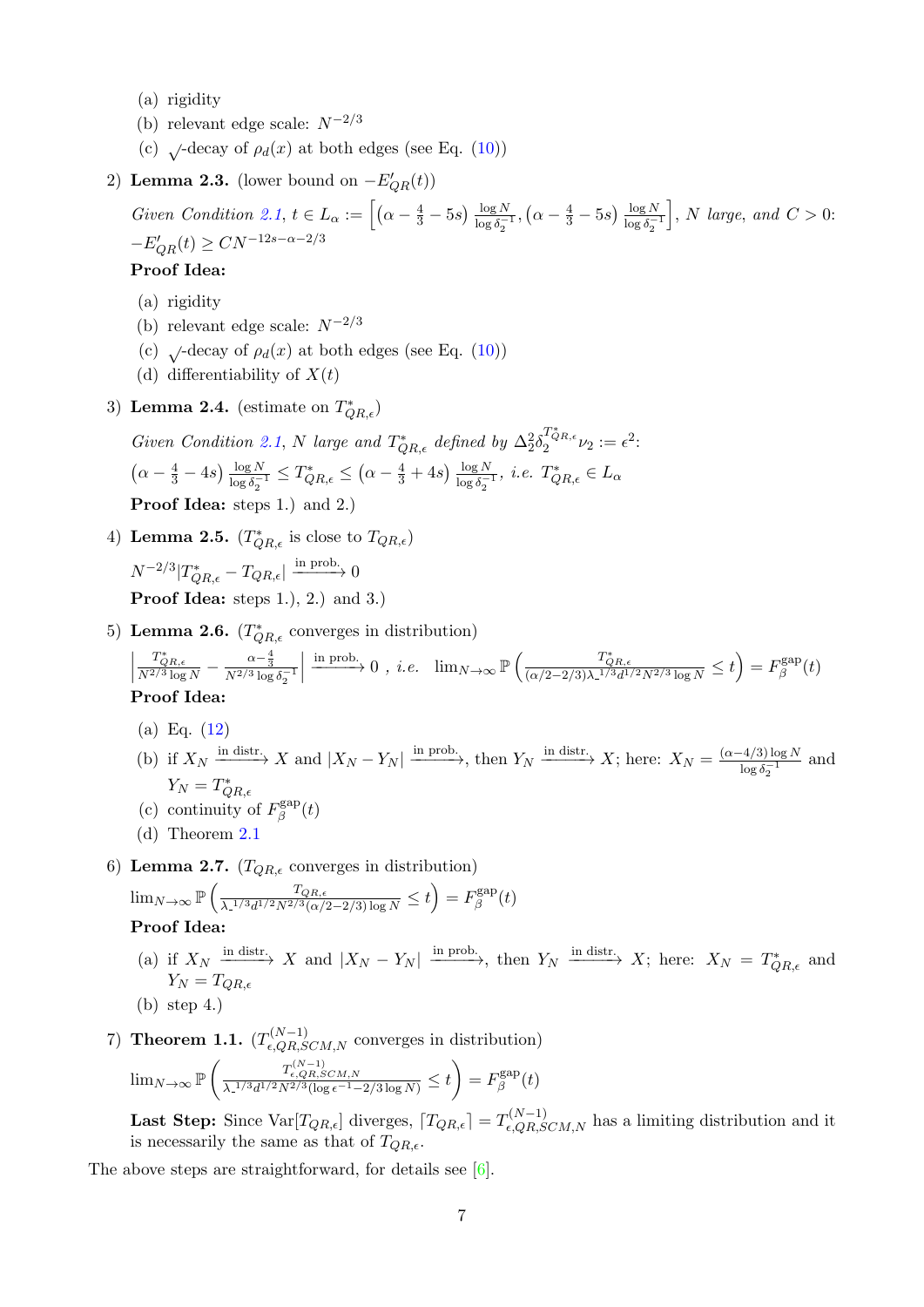# 3 Computational Complexity of the QR algorithm

From the viewpoint of computational complexity theory, one would be naturally interested in the complexity of the QR algorithm. In terms of floating point operations (FLOPs), the answer is already known, but it depends on the numerical realization of the QR algorithm. The most efficient QR algorithm to find the eigenvalues of a real symmetric  $(\beta = 1)$  matrix  $M \in \Sigma_N$  starts with the transformation of M into a tridiagonal matrix, preferably by using (at most)  $N-2$  Householder reflections. It is well known that the reduction of M into tridiagonal form costs  $\mathcal{O}(N^3)$  FLOPs. Tridiagonal matrices (or, more generally, Hessenberg matrices which have zero entries below the first subdiagonal) can be proven to be preserved by all versions of the QR algorithm (see  $[1]$ ), i.e. if  $QR(M_k) = QR$ , then  $M_{k+1} = RQ$  is tridiagonal (or of Hessenberg form). An iteration step now consists of eliminating all  $N-1$  elements of  $M_k$  that lie on the lower diagonal, this time by applying (at most)  $N-1$  Givens rotations, to find R.  $M_{k+1}$  is then easily obtained by  $M_{k+1} = RQ$ , where Q is just a product of Givens rotations. Each iteration step from  $M_k$  to  $M_{k+1}$  costs  $\mathcal{O}(N^2)$  FLOPs. In [\[1\]](#page-8-5), there is a beautiful derivation of this result.

The above results on the scaling behavior indicate that the QR factorization with Householder reflections and Givens rotations lies in the complexity class P. In fact, it is P-complete (see [\[9\]](#page-9-4)). Whether the QR algorithm itself is also **P-complete** cannot be deduced by that result. To the best of my knowledge, the complexity class of the QR algorithm is not known. Of course, one also wants to know the complexity of the algorithm on a smaller, Law of Large Numbers-like scale. In particular, one seeks the answer to the question how long it takes the algorithm to find all the eigenvalues  $\lambda_i$ given a certain joint precision  $\epsilon$ . Theorem [1.1](#page-3-1) does not give an answer to that, but it is an important first step towards its determination. It states that the  $(N-1)$ -deflation time scales like

$$
T_{\epsilon, QR, SCM, N}^{(N-1)} \sim \left(\alpha - \frac{2}{3}\right) N^{2/3} \log N \tag{23}
$$

in order to obtain a precision of  $\epsilon = N^{-\alpha/2}$ . In other words, Theorem [1.1](#page-3-1) gives the speed of convergence for finding  $\lambda_N$ , but gives no information about how fast the algorithm locates the other  $\lambda_i$ . When producing a histogram of the distribution of  $\hat{k}$ , as it has been done in [\[6\]](#page-8-2), one finds that  $\hat{k} = N-1$  occurs with the largest probability. Hence, indeed, the first eigenvalue the algorithm provides is the smallest one  $\lambda_N$  and that is precisely the one for which the time of convergence is known. It is important to note that the complexity of the QR algorithm, which is described by a Law of Large Numbers-like statement for the time of convergence, is an intriguing topic which is very poorly understood. First, the time until, for any given  $i \in \{1, ..., N\}$ , the eigenvalue  $\lambda_i$  is located up to precision  $\epsilon_i$  needs to be examined. Secondly, the time until the very first  $\lambda_i$ , j being dependent on the particular realization of the SCM H, is located up to  $\epsilon_0$  is a much more challenging object, corresponding to the deflation time T. And third, the time the algorithm needs to locate all the eigenvalues  $\lambda_{k(i)}$ ,  $k(i) \in \{1, ..., N\}$ , one by one, deflation by deflation, up to  $\epsilon_{k(i)}$  needs to be studied. However, the emergence of universality, which is a *Central Limit Theorem*-like statement, is a completely independent phenomenon which occurs on a much smaller scale.

# 4 Outlook

The main open question that remains is related to the asymptotics of the time of full deflation  $T =$  $\min_{1 \leq k \leq N-1} T_{\epsilon,A,E,N}^{(k)}$ . Proving theorems about T is particularly difficult as one has to analyze the minimum of  $N-1$  correlated random variables. P. Deift and T. Trogdon conjecture that T has a sub-Gaussian limiting distribution which is related to the largest gap in the spectrum of the stochastic Airy operator. Another open question is whether theorems similar to Theorem [1.1](#page-3-1) can be extended to other algorithms, such as the Jacobi algorithm, the Conjugate Gradient Algorithm or the GMRES Algorithm (these are all defined in [\[5\]](#page-8-6)). Even more interesting problems are genuinely infinite dimensional. For instance, one may want to theoretically understand an iterative algorithm to solve the Dirichlet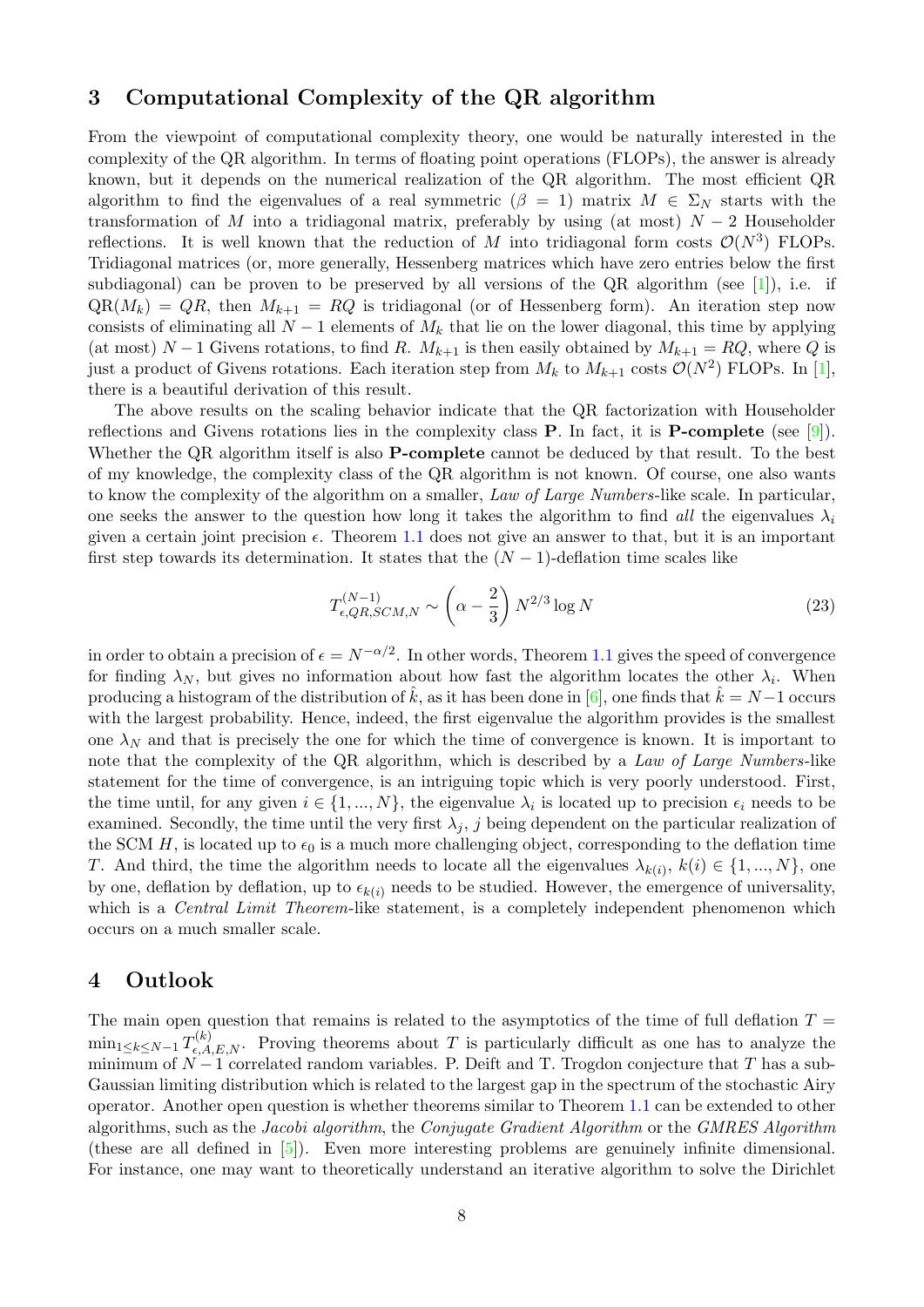problem  $\Delta u = 0$  in a random star-shaped region  $\Omega \subset \mathbb{R}^2$  with random boundary data f on  $\partial\Omega$ . Though a numerical evidence for the latter is available (see [\[5\]](#page-8-6)), no theoretical analysis exists, to the best of my knowledge.

Strictly speaking, Theorem [1.1](#page-3-1) is not even a two-component universality result for the  $(N-1)$ deflation time  $T_{\epsilon,QR,SCM,N}^{(N-1)}$ . For the latter would be equivalent to the following statement:

<span id="page-8-8"></span>
$$
\lim_{N \to \infty} \mathbb{P}\left(\frac{T_{\epsilon, QR, SCM, N}^{(N-1)} - \langle T_{\epsilon, QR, SCM, N}^{(N-1)} \rangle}{\sigma_{T_{\epsilon, QR, SCM, N}^{(N-1)}}} \le t\right) = F_{\beta}^{\text{gap}}(\kappa t + \nu) \tag{24}
$$

for some  $\kappa \in \mathbb{R}$  and some  $\nu \in \mathbb{R}$ . Preferably,  $\nu = \mathbb{E}[\xi]$  and  $\kappa^2 = \text{Var}[\xi]$ , with  $\xi = \xi_\beta$  being the random variable with distribution  $F_{\beta}^{\text{gap}}$ <sup>gap</sup>(*t*),  $\beta \in \{1,2\}$ . This would be a true two-component universality theorem for the  $(N-1)$ -deflation time as the limiting distribution would not depend on the individual entries of the matrix ensemble, just whether it is real or complex. For the Toda algorithm, such a statement has been partially proven by P. Deift and T. Trogdon in [\[7\]](#page-8-1) by relying on an extension of level repulsion estimates found in  $[4]$ . For the moment, validating Eq.  $(24)$  would be the next step towards the rigorous proof of genuine two-component universality for the QR algorithm.  $lambda_N \ll N^{-2/3}$ 

# Acknowledgement

First and foremost, I would like to thank Prof. Dr. László Erdős for his hospitality at IST Austria, his introduction to the field of random matrices, their connection to eigenvalue algorithms and, above all, for providing fruitful discussions on a wide range of topics including many more than those just mentioned.

# References

- <span id="page-8-5"></span>[1] P. Arbenz. Lecture notes on large scale eigenvalue problems. ETH Zürich Lecture: Numerical Methods for Solving Large Scale Eigenvalue Problems, April 2016.
- <span id="page-8-0"></span>[2] Y. Bakhtin and J. Correll. A neural computation model for decision-making times. Journal of Mathematical Psychology, 56(5):333–340, October 2012.
- <span id="page-8-3"></span>[3] A. Bloemendal, , L. Erdös, A. Knowles, H.-T. Yau, and J. Yin. Isotropic local laws for sample covariance and generalized wigner matrices. Electron. J. Probab., 19:53 pp., June 2014.
- <span id="page-8-7"></span>[4] P. Bourgade, L. Erdös, and H.-T. Yau. Edge universality of beta ensembles. Communications in Mathematical Physics, 332(1):261–353, November 2014.
- <span id="page-8-6"></span>[5] P. Deift, G. Menon, S. Olver, and T. Trogdon. Universality in numerical computation with random data. Case studies. Proceedings of the National Academy of Sciences, 111(42):14973-14978, July 2014.
- <span id="page-8-2"></span>[6] P. Deift and T. Trogdon. Universality for eigenvalue algorithms on sample covariance matrices. SIAM Journal on Numerical Analysis, 55, January 2017.
- <span id="page-8-1"></span>[7] P. Deift and T. Trogdon. Universality for the toda algorithm to compute the largest eigenvalue of a random matrix. Communications on Pure and Applied Mathematics, 71(3):505–536, August 2017.
- <span id="page-8-4"></span>[8] P. Deift and T. Trogdon. Universality in numerical computation with random data. Case studies, analytic results and some speculations. Proceedings of the National Academy of Sciences, 55, March 2017.